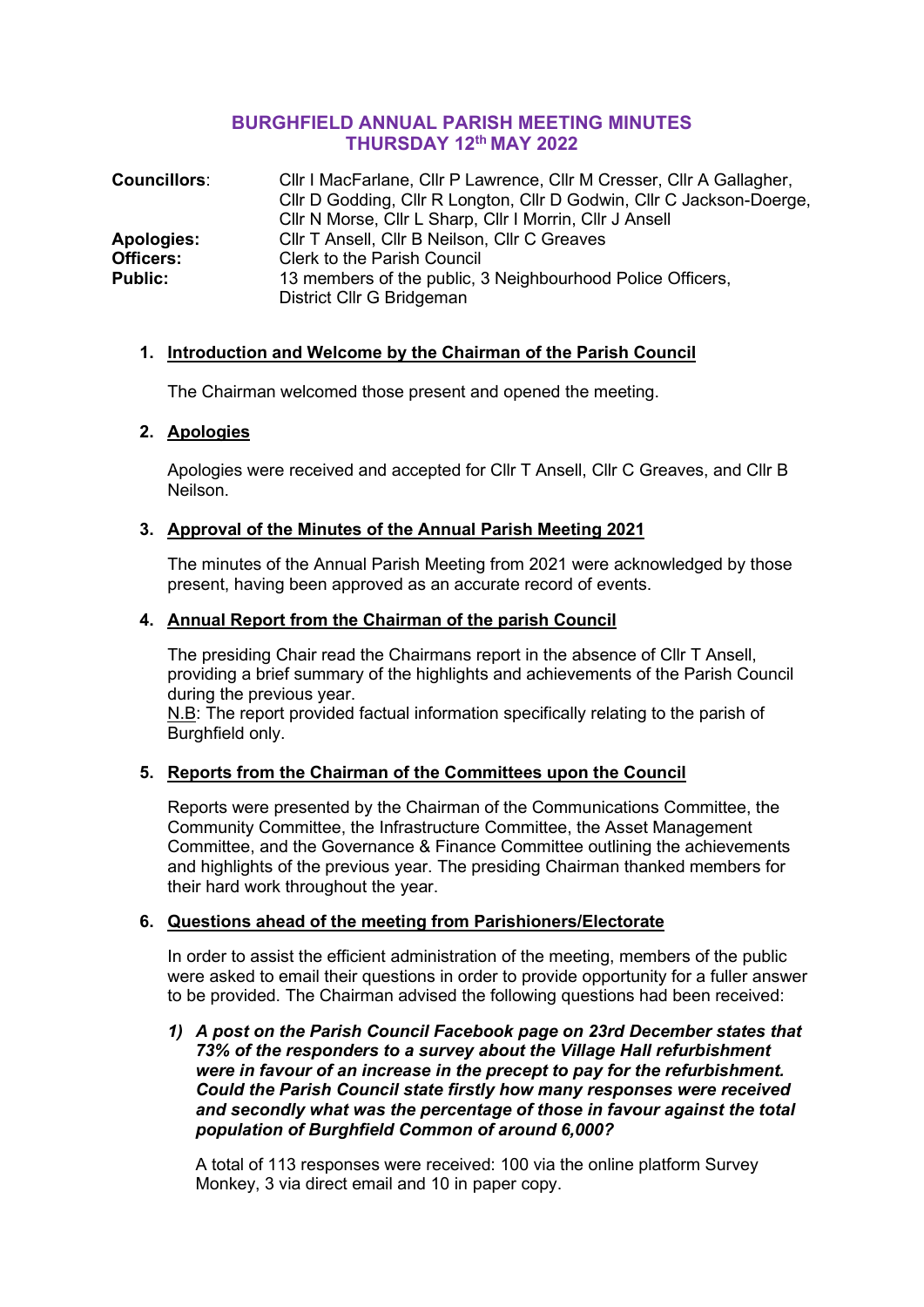The consultation was circulated to all 2,500 households within the parish via the parish newsletter. The total number of respondents as a % of households (who pay the precept as an overall) was 4.5%. The total number of respondents as a % of the total electorate equates as 1.88%.

(West Berkshire Council, with a population of 168,000, might receive about 1,000 responses to major consultations, equating to 0.59% of the overall population).

- *2) The village hall refurbishment cost a great deal, and, in any project, it is customary to have a post completion review. Can the Parish Council provide detail of the following:*
	- *1. The total cost of the project.*
	- *2. The original budget.*
	- *3. The amount of the overspend.*
	- *4. Details of what the overspend was spent on.*
	- *5. An understanding of why a fixed price contract was not obtained.*

The Chairman advised that a detailed final report had been prepared regarding the refurbishment of the village hall which addressed all of the above points. The report is available for viewing and download via the parish council website.

### **7. Questions at the meeting from Parishioners/Electorate**

The following question was raised by a parishioner:

Q. – Can you please confirm the quoted figure of 4.5% of population being happy with an increase in precept to fund the village hall refurbishment. A. – An increase has not been necessary and therefore not applied due to prudent financial planning by the parish council coupled with an increase in revenue from the village hall.

#### The Chairman invited the Neighbourhood Policing Team to speak:

The Neighbourhood Policing Team gave a brief report regarding the proposed provision of CCTV within the parish following the generous gifting of a mobile camera from a local resident. The camera is for use within the vicinity of the Recreation Ground in Burghfield in a bid to tackle anti-social behaviour.

Parishioners raised a number of questions regarding the use, location and utilisation of the CCTV footage obtained. Reassurance was provided with a video of the camera in action being shown to illustrate to capability of the camera being used.

Thanks were expressed to the local resident and the police for answering the questions and concerns of residents present.

#### **8. Chairman's closure of meeting**

The Chairman thanked parishioners for their attendance and declared the meeting closed at 20.15pm.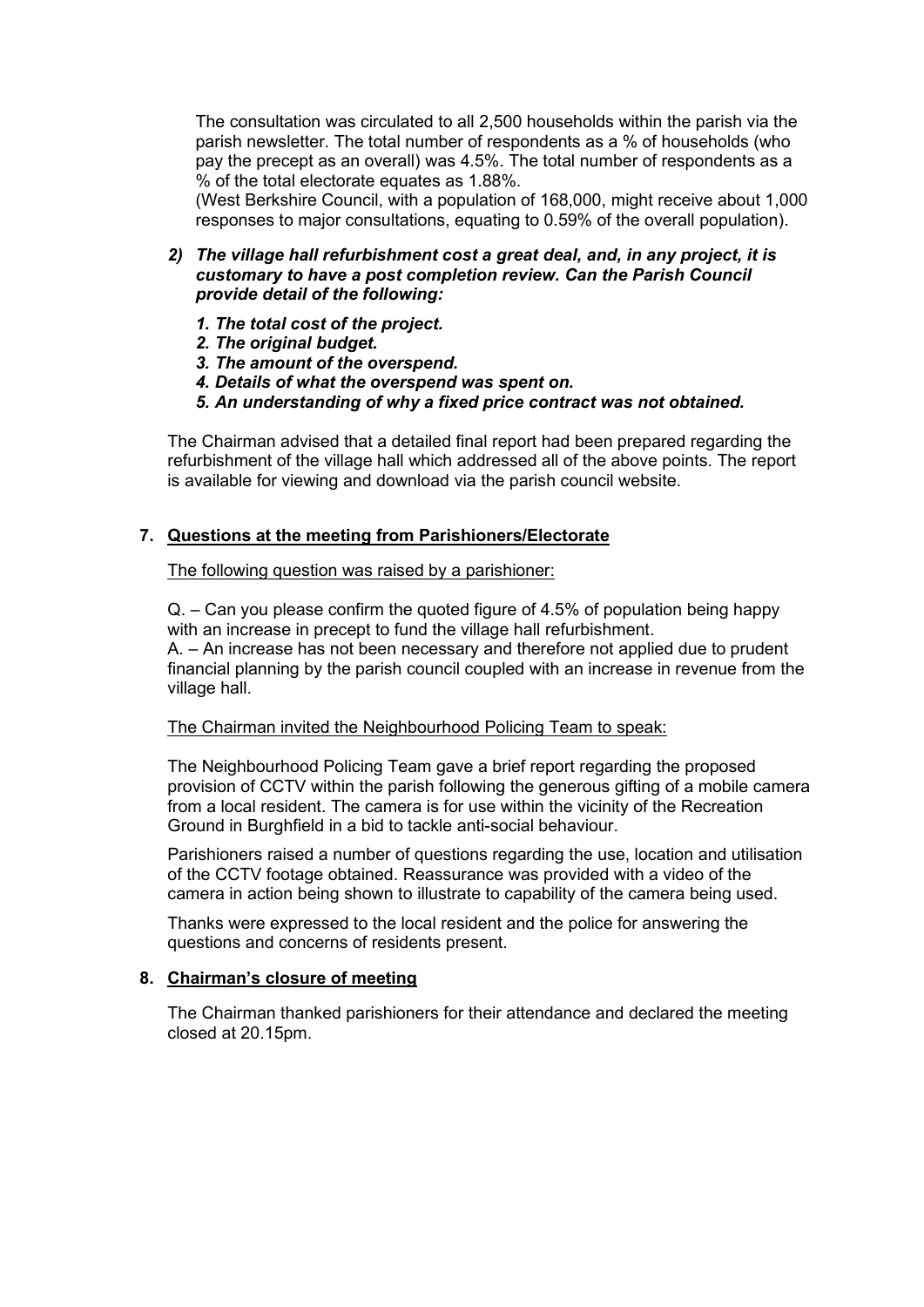### **Appendix A: Chairman's report for Annual Parish meeting**

I am sorry that I cannot be at the Annual Parish meeting this year.

Once again this has been an interesting year for the parish council. We started the year with a change of legislation preventing online meetings but still having to hold meeting to meet our legal obligations. This led to a new first with the parish council having an outdoor meeting in the Recreation Ground in order that we followed both the Covid legislation and met held the meeting within the legal timescales. Fortunately, the weather was pleasant, and lack of wind met that we could social distance and still hear each other talk.

The most exciting project this year was completing the refurbishment of the village hall. Much of this work was required to upgrade the village hall to meet the new Covid and post Covid requirements of having fresh air in the building consequently all the windows in main hall needed replacing as none of them opened. We also took the opportunity to meet one of the key reasons the community hub project was started, increasing the available rental space, and proving a number of different room sizes and types. Following a public vote, the Parish Council decided to take out a loan to cover part of this costs, this is now looking like a good financial decision as the loan is on low fixed rate of 1.49%. With inflation increasing rapidly this means the cost of the loan is reducing in real terms.

The real benefit to the whole community of the refurbishment of the village hall is through the increase in revenue from booking the various rooms. The enhancement of the facility has meant that we have attracted new customers who could not rent space in village hall as it was because it did not meet their requirements. The effect of this is revenue is up more than 30% and growing. This is one of the reasons that the parish council has not increased the precept this year.

The threat that Covid presented has dimmed but the impact of the war in Ukraine is beginning to have a big impact on all of us, as we did during Covid, we will continue to support and invest to make our community a stronger and happier place.

#### **Appendix B: Governance & Finance Committee**

The Finance and Governance committee is made up from the Chairs of the various committees within Burghfield Parish Council and its remit is to monitor the Council to ensure fiscal prudence and good governance.

It is one of the less glamorous committees, but it is probably the most important in that it is the guardian of public money.

The success of the committee can be measured by the manner in which it handles the finances of the council, and this is born by the fact that there has been no increase in the precept served upon West Berks Council for the last 3 years. We have managed to deliver a soundly financed and extensive refurbishment to the village hall at no increase in costs to the parish taxpayers.

I'm sure a number of you have seen the anonymous leaflets displayed within the parish referring to a massive overspend of the hall during its refurbishment. Wildly inaccurate figures have been quoted and the truth is there was an overspend, of just £53.20. When dealing with a budget of more than a quarter of a million pounds I think that is an excellent achievement. The same leaflets have also been critical of the loan taken out by the council of £100k payable back over 20 years, that equates to £508 per month, just 2 regular hirers nearly cover that cost. It is a pity that the anonymous authors do not check their facts before spreading misinformation.

The Governance side of the committee regularly reviews the Council's standing orders to ensure they are up to date and fit for purpose. We also review the FOI requests that come in and have noted that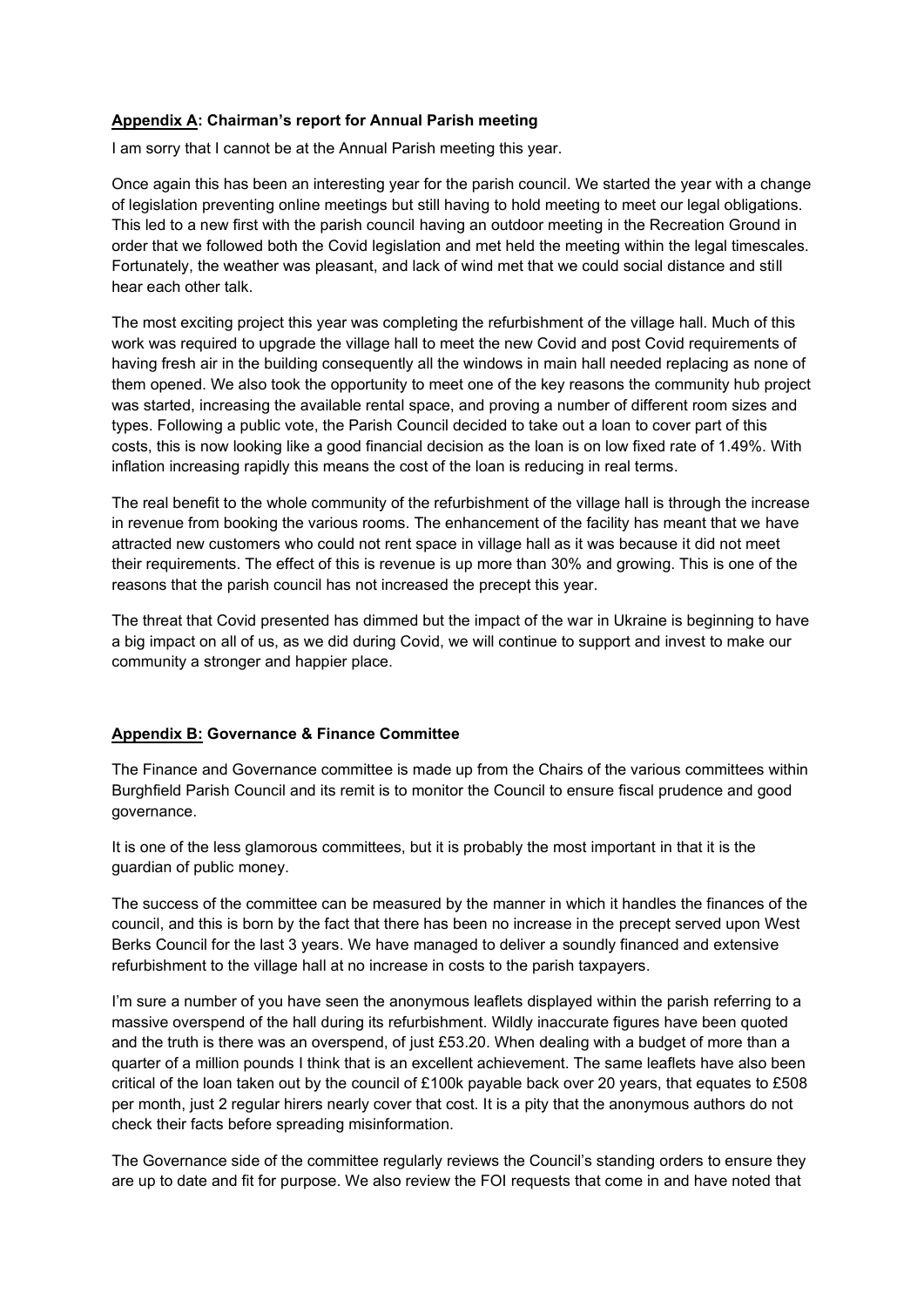recently there has been a significant increase. Whilst we understand and believe in the Freedom of Information, we are aware that the costs involved in complying to these requests does divert money away from other projects. To date FOI request have cost the Council £11,552 - £7,600 of which being in the last financial year.

The committee will continue to work for the benefit of the community and not be diverted by a small number within the parish who want to be disruptive.

Ian Macfarlane Chairman- Finance & Governance

### **Appendix C: Community Committee**

The Community committee is one of the busiest committees on the Parish Council and looks after the Recreation Grounds, the allotments, the pavilion and the jewel in the crown, the refurbished Village Hall.

The committee is also responsible for the play areas within the recreation grounds and ensures that regular safety reports and inspections are carried out and that any recommendations are acted on. For instance, one report noted that the safer surfacing area on part of the common rec is in need of attention, the committee has undertaken to obtain quotes to ensure the work is carried out in a timely manner.

Thanks to the hard work of two councillors on the committee, Councillor Ansell and Councillor Gallagher, the committee has introduced regular meetings up on the allotment sites so we can better understand the requirements of the plot holders. The recent price increase in the allotment rents was noted and the committee acted swiftly to reduce the rent for allotment holders who found the increase unaffordable and who had been tenants for a considerable period of time.

The village hall has gone from strength to strength following its refurbishment and has increased its income substantially since it's reopening. We have had some wonderful comments from 2 regular hirers who have been delighted with the Wi-Fi connectivity and the layout of the hall which now allows access to all the rooms without having to cross through occupied rooms. More is to be done in the next few months to take it up a further level as areas of improvement having been identified through customer feedback. Disappointingly, there have been some negative and anonymous comments about an alleged budget overspend, I know the Chairman of the Finance and Governance committee will address those in the later report.

The committee is also responsible for maintaining the trees within the parish of which there are many. The rolling 5 year tree plan ensures that diseased trees are dealt with and regular replanting takes place.

This committee works very hard and does it's best to provide great facilities for the Parish. Please remember that we are elected members trying to do our best in what can be trying and difficult times.

Finally, I would like to thank all the committee members for their hard work and diligence over the last 12 months, you all make the Community Committee what it is today.

Ian Macfarlane Community Committee Chairman.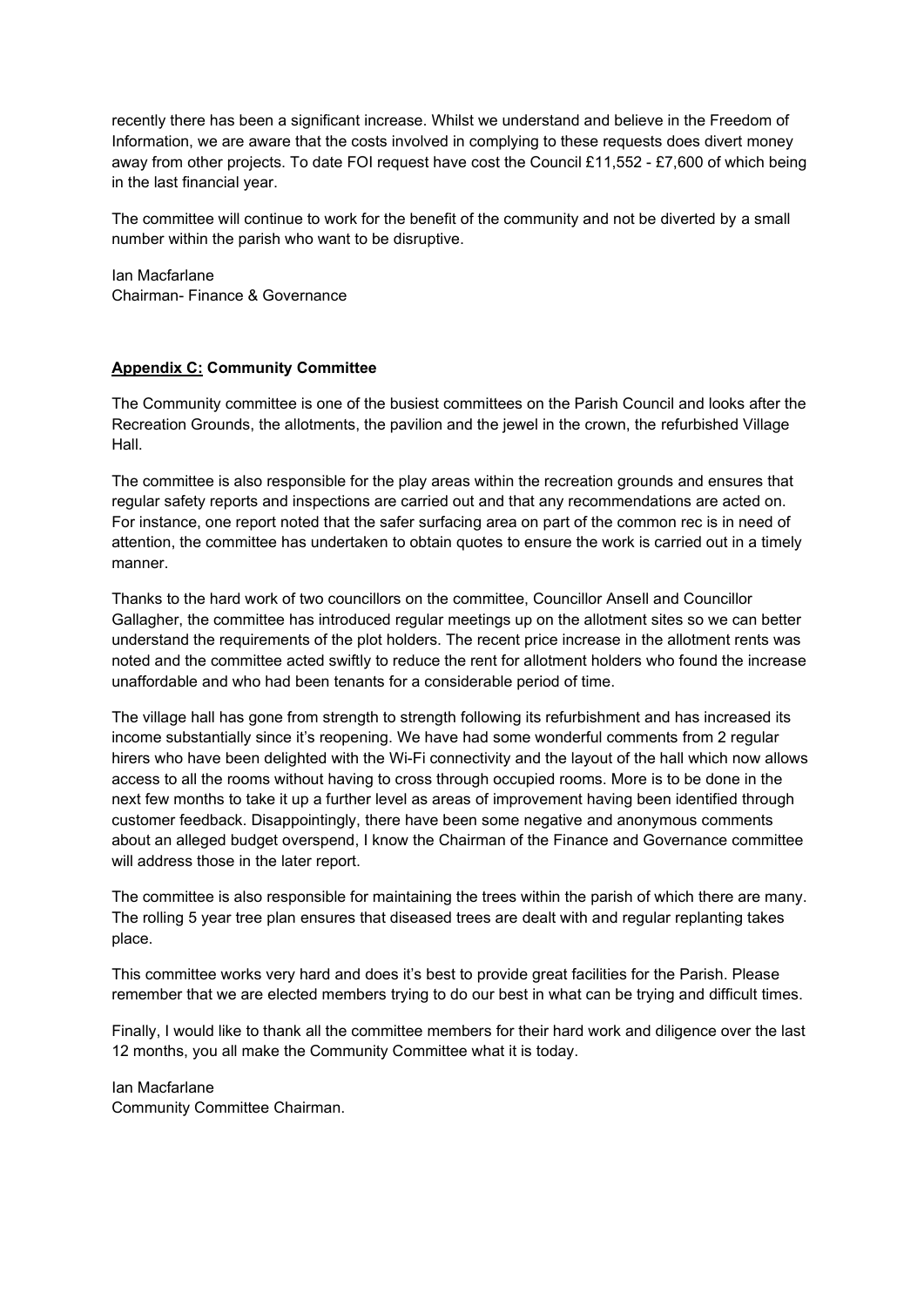#### **Appendix D: Infrastructure Committee**

The Infrastructure Committee continues to investigate, review and comment on planning applications submitted to West Berkshire Council that are within the parish or that may affect the parish, to ensure they are in accordance with the Village Design Statement and planning policy.

If you have concerns about an application that has been submitted, it is important that your comments and observations are made direct to West Berkshire Council, so the case officer is aware of your concerns. Please feel free to forward your comments to the Parish Council so the Infrastructure Committee can take them into consideration when reviewing the application.

Three applications of note are;

| 22/00325/RESMAJ | Land North Of Dauntless Road and South Of Pondhouse Farm, Clayhill      |
|-----------------|-------------------------------------------------------------------------|
|                 | Road, Burghfield Common, Reading.                                       |
| 22/00535/FUL    | Erection of a temporary cafe (prefabricated unit), Pavilion, Recreation |
|                 |                                                                         |
|                 | Ground, Recreation Road, Burghfield Common.                             |
|                 |                                                                         |
| 22/00244/FULEXT | Erection of 32 dwellings, Land at rear of The Hollies, Reading Road,    |
|                 | Burghfield Common.                                                      |
|                 |                                                                         |

The Neighbourhood Development Plan (NDP) through the community lead Steering Group has delivered the proposed NDP to the Parish Council for comment.

And finally, the Committee also considers is Road Safety and Highways Improvements utilising funds from the Community Infrastructure Levy. If there are any areas roads or paths that you believe would benefit from improvements, please let the Council know so the committee can consider them.

P.Lawrence Chairman, Infrastructure Committee.

#### **Appendix E – Communications Committee**

The purpose of the Communications Committee is to gather the wishes and opinions of local people, reflect those wishes to the PC and communicate the actions through various media and events.

Our objective is to develop links within the community and to inform parishioners of the aims and aspirations of the Parish Council. The committee's aims are to develop printed publications, the website and social media to build a stronger community by way of effective communication.

As Chairman of the Communications Committee, I would like to thank the team for their contributions and energy during the past year.

We have produced 4 newsletters (one for each season) and that pattern will continue. The latest is going out at the end of this month.

I must mention the PC website which continues to improve. with a plethora of items from the latest local news to information about all aspects of the Parish Council's work. There is also a section on the development of the plans for the cafe and archive copies of newsletters and Parish Council meetings and much more. It is really worth a regular visit.